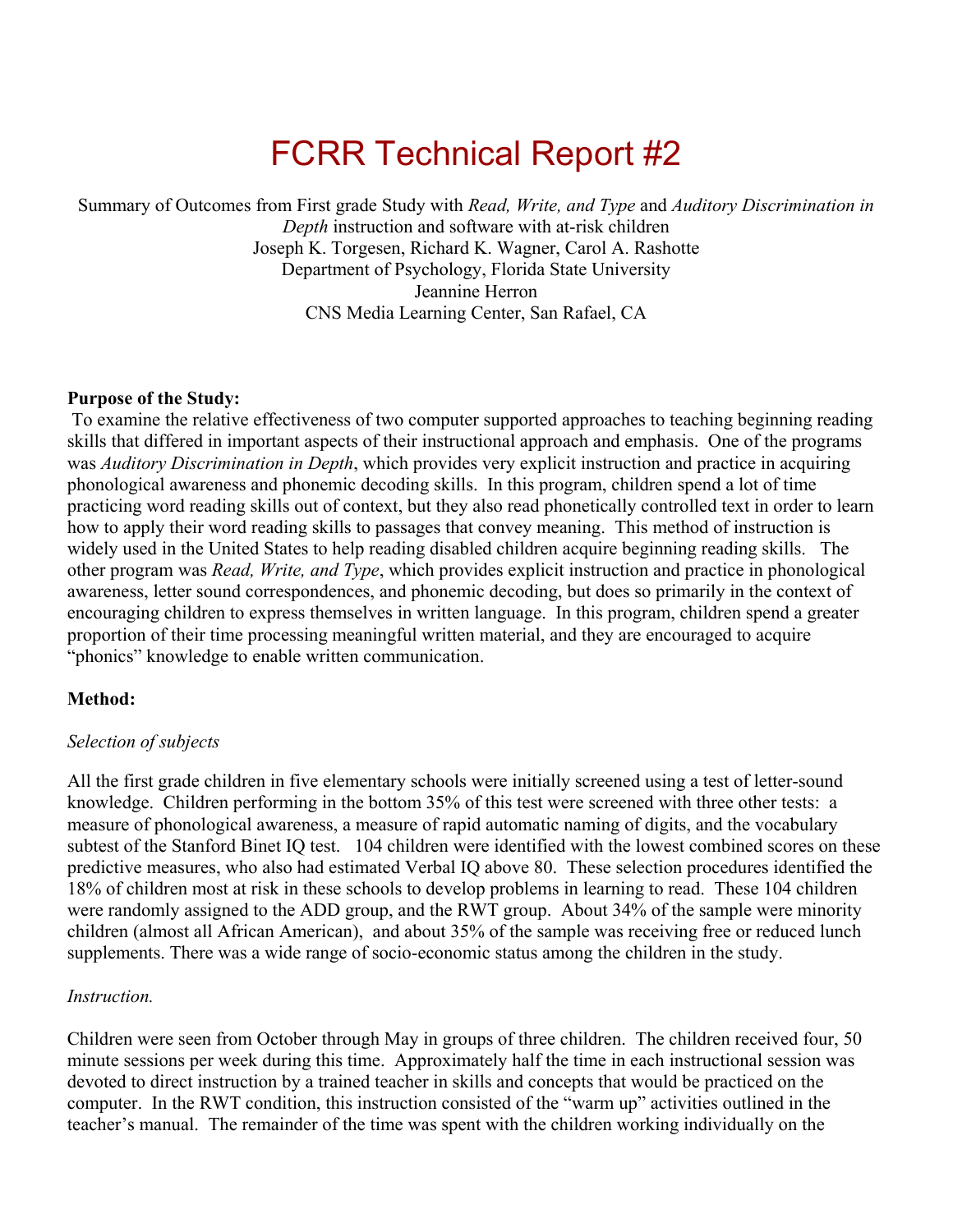computer, with the teacher in a support role. Occasionally, if a particular child was having difficulty with a specific skill, the teacher would provide additional individualized instruction while the other two children in the group were working on the computer. The ADD group received instruction in exactly the same way, except that the nature of the teacher led activities, as well as the computer support activities, was different.

# **Results:**

All children were tested during the month of May. The Table below provides a comparison of the scores obtained by children in each group.

|                            |                 |             |                 | <b>Instructional Group</b> |                 |             |                 |             |
|----------------------------|-----------------|-------------|-----------------|----------------------------|-----------------|-------------|-----------------|-------------|
|                            | <b>ADD</b>      |             |                 |                            | <b>RWT</b>      |             |                 |             |
|                            | <u>Pre</u>      |             | Post            |                            | Pre             |             | Post            |             |
|                            | $\underline{X}$ | <u>S.D.</u> | $\underline{X}$ | S.D.                       | $\underline{X}$ | <u>S.D.</u> | $\underline{X}$ | <u>S.D.</u> |
| Word Attack                | 74.2            | 7.3         | 109.7           | 14.0                       | 74.7            | 10.1        | 106.3           | 13.6        |
| Word Identification        | 86.2            | 10.5        | 107.1           | 14.3                       | 85.3            | 8.5         | 105.1           | 13.4        |
| Passage Comprehension      |                 |             | 99.9            | 12.5                       |                 |             | 99.3            | 10.5        |
| Word Efficiency            | 84.6            | 6.7         | 101.2           | 9.4                        | 83.9            | 8.3         | 98.1            | 8.8         |
| Nonword Efficiency         |                 |             | 107.5           | 15.5                       |                 | $- -$       | 102.6           | 12.5        |
| <b>Phoneme Blending</b>    | 7.5             | 4.4         | 18.8            | 5.3                        | 7.6             | 4.8         | 18.9            | 4.9         |
| Phoneme Elision            | 4.7             | 2.2         | 14.3            | 4.5                        | 5.4             | 2.6         | 13.5            | 4.5         |
| <b>Phoneme Segmenting</b>  | 2.6             | 3.5         | 16.2            | 6.6                        | 5.3             | 2.5         | 15.3            | 5.3         |
| <b>Estimated Verbal IQ</b> | 95.5            |             |                 |                            | 95.5            |             |                 |             |

Table 1: *End of Year Outcomes in First Grade Study*

Explanation of Tests: *Word Attack* – a measure of phonemic reading ability, child reads nonwords, score is standard score based on national sample with a mean of 100 and standard deviation of 15. *Word Identification* – a measure of word reading vocabulay, child reads list of words of increasing difficulty, standard score. *Passage Comprehension* – measure of ability to comprehend the meaning of short passages, standard score. *Word Efficiency* – measure of fluency of reading words out of context, standard score based on local norms, (Mean = 100, S.D. = 15). *Nonword Efficiency* – measure of fluency of reading nonwords, standard score based on local norms. *Phoneme Blending* – ability to blend separately presented sounds together to form words, raw score. *Phoneme Elision*, ability to manipulate sounds in words, raw score. *Phoneme Segmenting* – measure of ability to isolate and pronounce the sounds in words, raw score. *Estimated Verbal IQ* – based on vocabulary subtest of Stanford Binet IQ test.

Children in both instructional groups showed large gains in relative standing in reading skills from pre to posttests. The only statistically reliable difference in reading gain between the groups occurred on the Nonword Efficiency measure, and the *Auditory Discrimination in Depth* Group was stronger on this measure.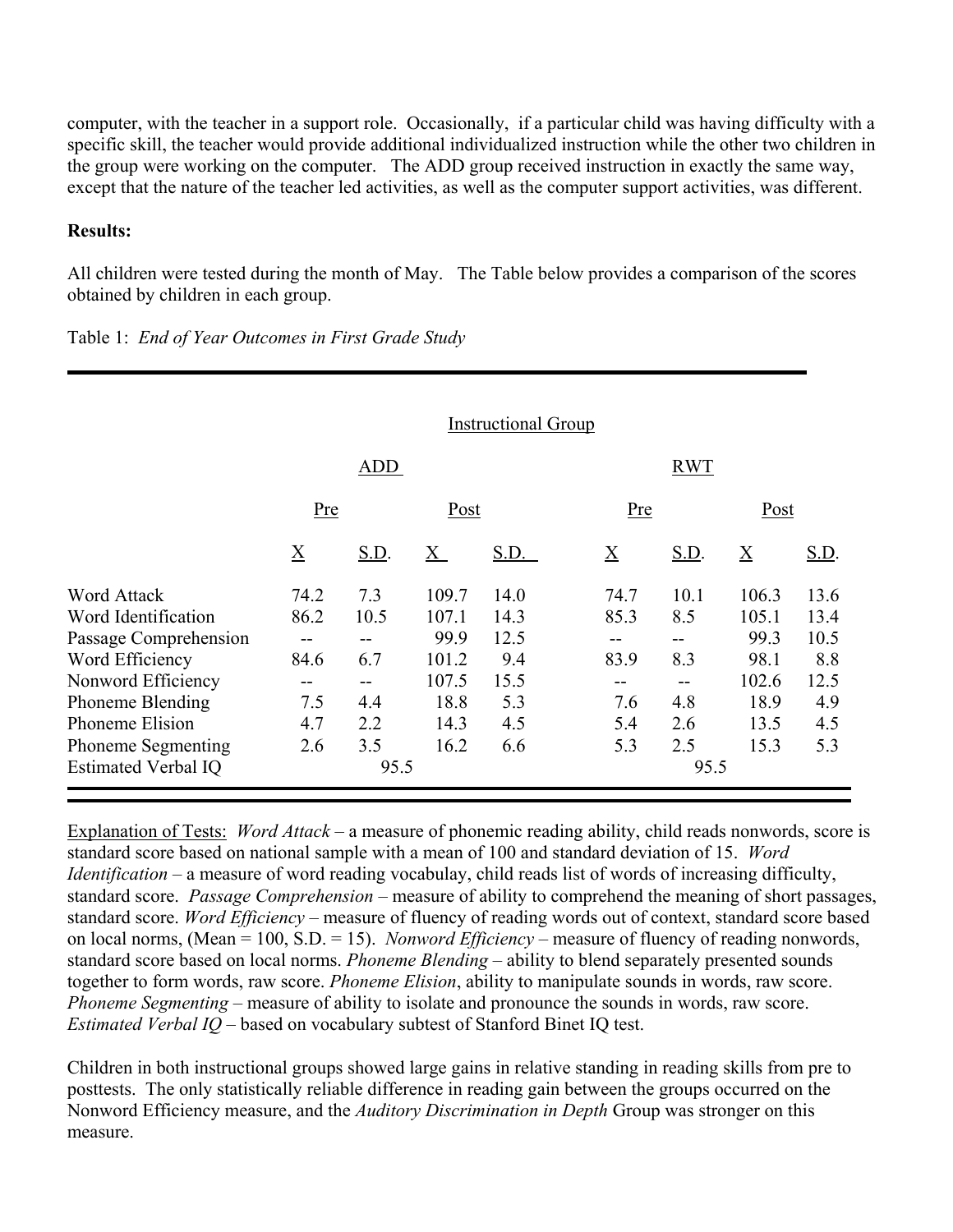#### **Discussion of overall group comparisons***:*

 The big surprise here was how well everyone did. Particularly in phonemic reading skills, the children in both groups showed very large gains (two full standard deviations) in this area, and their gains in fluency were almost as strong as those for accuracy. The results are encouraging for both intervention programs.. It is also important to note that the reading comprehension scores were *higher* than expected based on the children's estimated general verbal ability.

 Our conclusion is that both the RWT and the ADD curriculum are effective ways to teach early reading skills to children at risk for reading problems. In one sense, it was a bit surprising that the RWT program, which is not as explicit nor intensive in providing instruction and practice in phonological awareness and phonemic reading skills, produced just as much growth in these areas as the ADD program did. In part, this may be because the program was so engaging for the children who worked with it.

Of course, in a study such as this in which both teachers and computers are involved, it is impossible to tell whether it was teacher skill or computer practice that produced the effects observed. What we can say for sure is that the general methodology of instruction embodied in the RWT program is equally effective with that utilized in the ADD program.

#### *Number of Children who remained weak readers at the conclusion of the intervention*

In addition to knowing how the instructional groups performed as a whole, it is also useful to know what proportion of the children remained "poor" readers at the end of the intervention. For purposes of this study, we will define "poor" readers as any child who performs below the average range on our measures of reading ability. We will define the average range as any performance above the 30th percentile, which corresponds to a standard score of 92. Although this is a relatively stringent standard, if children are allowed to fall too far behind in the development of critical early word reading skills, recent research suggests that they will have less actual opportunities to practice reading than other children, they will have reduced opportunities for vocabulary growth, they will acquire negative attitudes toward reading, and they will miss opportunities for the development of reading comprehension strategies. In short, early failure to maintain normal development in word reading skill has a variety of serious consequences on the development of both reading and broad cognitive skills. The table below indicates the proportion of children in each group who finished the study performing below the 30th percentile in each kind of reading skill we examined. The percent of children who had an estimated verbal IQ below the  $30<sup>th</sup>$  percentile is also listed, because of the influence of vocabulary on reading comprehension. Normally, it would be unusual for children to have reading comprehension scores substantially above their general verbal ability.

|                       | <b>Instructional Group</b> |          |
|-----------------------|----------------------------|----------|
| Reading measure       | DD)                        | R WT     |
| Word Attack           | 12%                        | 19.6%    |
| Word Identification   | 10%                        | $15.7\%$ |
| Passage Comprehension | <b>20%</b>                 | 23.5%    |

Table 2: *Percent of children who fell below the 30th percentile in reading skill and estimated verbal intelligence at the end of first grade*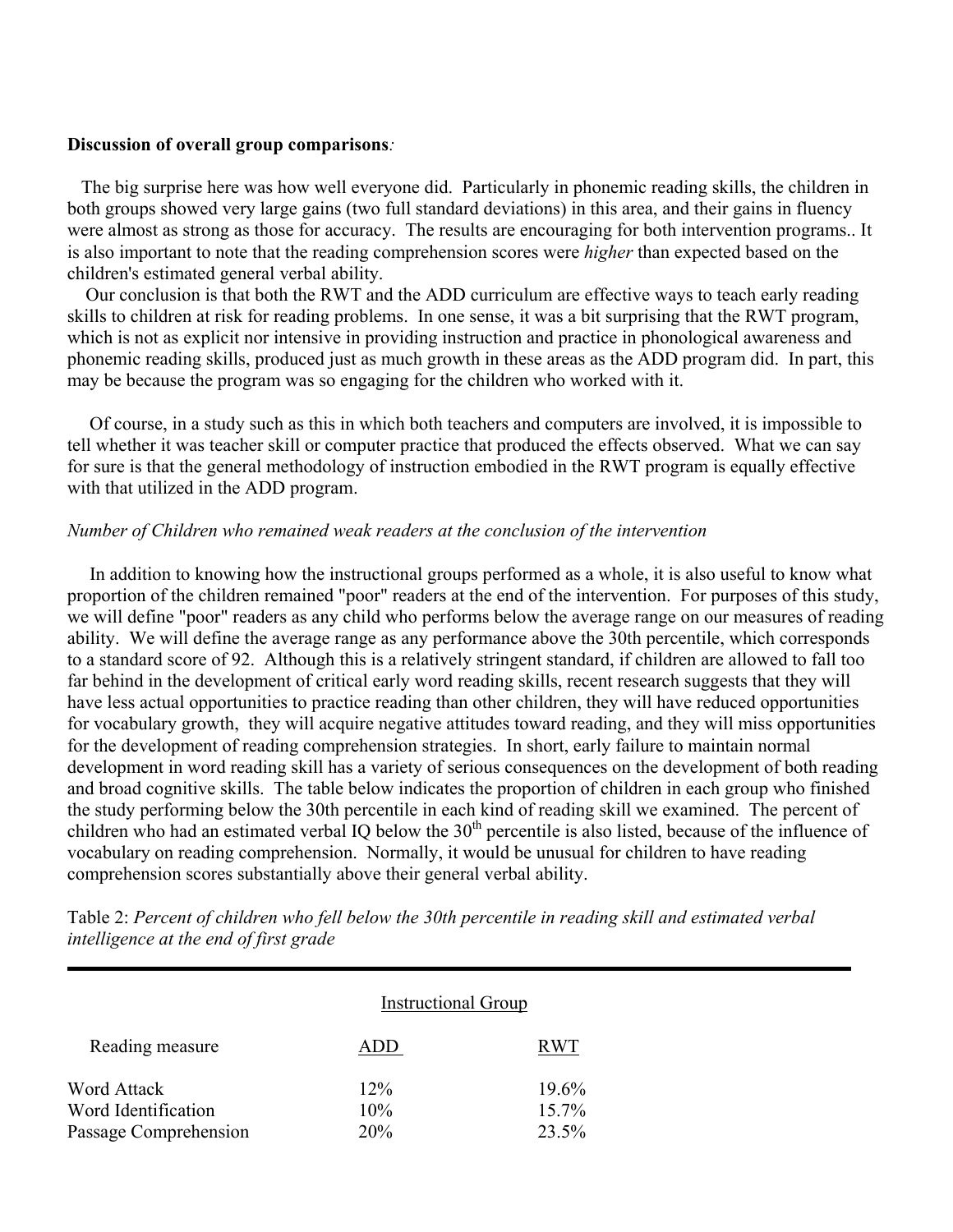| Est. Verbal IQ | 40% | 37% |
|----------------|-----|-----|
|                |     |     |

:

If we consider that the sample constituted the 18% of children most at risk for reading failure, we can estimate that, if the ADD curriculum is applied in the way it was applied in this study, about 2% of children from the entire population (.18 x.12 = .0216) would still have poor phonetic decoding skills at the end of first grade. The corresponding percentages for Word Identification and Passage Comprehension in the ADD group are  $2\%$  and  $4\%$ . The estimated percentage of children who would remain below the  $30<sup>th</sup>$  percentile in the entire population if the RWT curriculum were applied as in this study was 4% for Word Attack, 3% for Word Identification, and 4% for passage comprehension. Thus, it appears that the ADD curriculum was marginally stronger in building phonetic decoding skills than the RWT curriculum, but overall the differences in outcome for the two curriculums were not substantial.

# *Did the preventive interventions increase reading growth beyond that obtained by children receiving only whole class instruction and interventions by the schools?*

 In order to answer questions about the effectiveness of our experimental interventions in contrast to classroom instruction and interventions provided by the schools (tutoring and special education), we must use a subset of the sample, because we were not able to recruit sufficient numbers of control children at two of the schools. Thus, in these comparisons between the Experimental and control groups, only children receiving instruction at three of the schools are utilized. In the table below are presented the post-test scores for children in the ADD, RWT, and control groups. Although the children in the control groups were not given the full range of pre-test measures, they were selected by the same criteria, and their probability of having a reading disability, as well as their estimated verbal intelligence, was similar to children in the two treatment groups. The classroom reading curriculum in 2 of the 3 schools used in this comparison was Open Court's *Collections for Young Scholars*.

|                            | <b>Instructional Group</b> |                        |                     |           |
|----------------------------|----------------------------|------------------------|---------------------|-----------|
|                            | <b>ADD</b><br>$(n=36)$     | <b>RWT</b><br>$(n=36)$ | Control<br>$(n=41)$ | Signif.   |
| Word Attack                | 113.7(12.2)                | 108.3(12.1)            | 99.5 (14.5)         | $\leq 01$ |
| Word Identification        | 110.6(12.2)                | 107.0(12.4)            | 100.1(15.6)         | < 01      |
| Passage Comprehension      | 102.2(10.0)                | 100.2(9.6)             | 95.4 (14.4)         | < 0.05    |
| Developmental Spelling     | 25.1(2.7)                  | 25.0(2.6)              | 23.4(3.2)           | <0.05     |
| <b>Phoneme Blending</b>    | 20.6(4.5)                  | 20.1(4.5)              | 18.2(5.4)           | n.S.      |
| Phoneme Elision            | 15.3(4.2)                  | 13.8(4.2)              | 12.5(4.6)           | <0.05     |
| <b>Phoneme Segmenting</b>  | 15.6(3.7)                  | 15.4(4.7)              | 11.7(4.5)           | < 01      |
| <b>Estimated Verbal IQ</b> | 96.1 (12.5)                | 95.9 (11.2)            | 95.9(11.3)          | n.S.      |
| Probability of R.D.        | .69(.22)                   | .65(.22)               | .70(.19)            | n.s.      |

Table 3: Posttest scores on reading, spelling, and phonological awareness outcome measures for children from schools providing children for no treatment control group.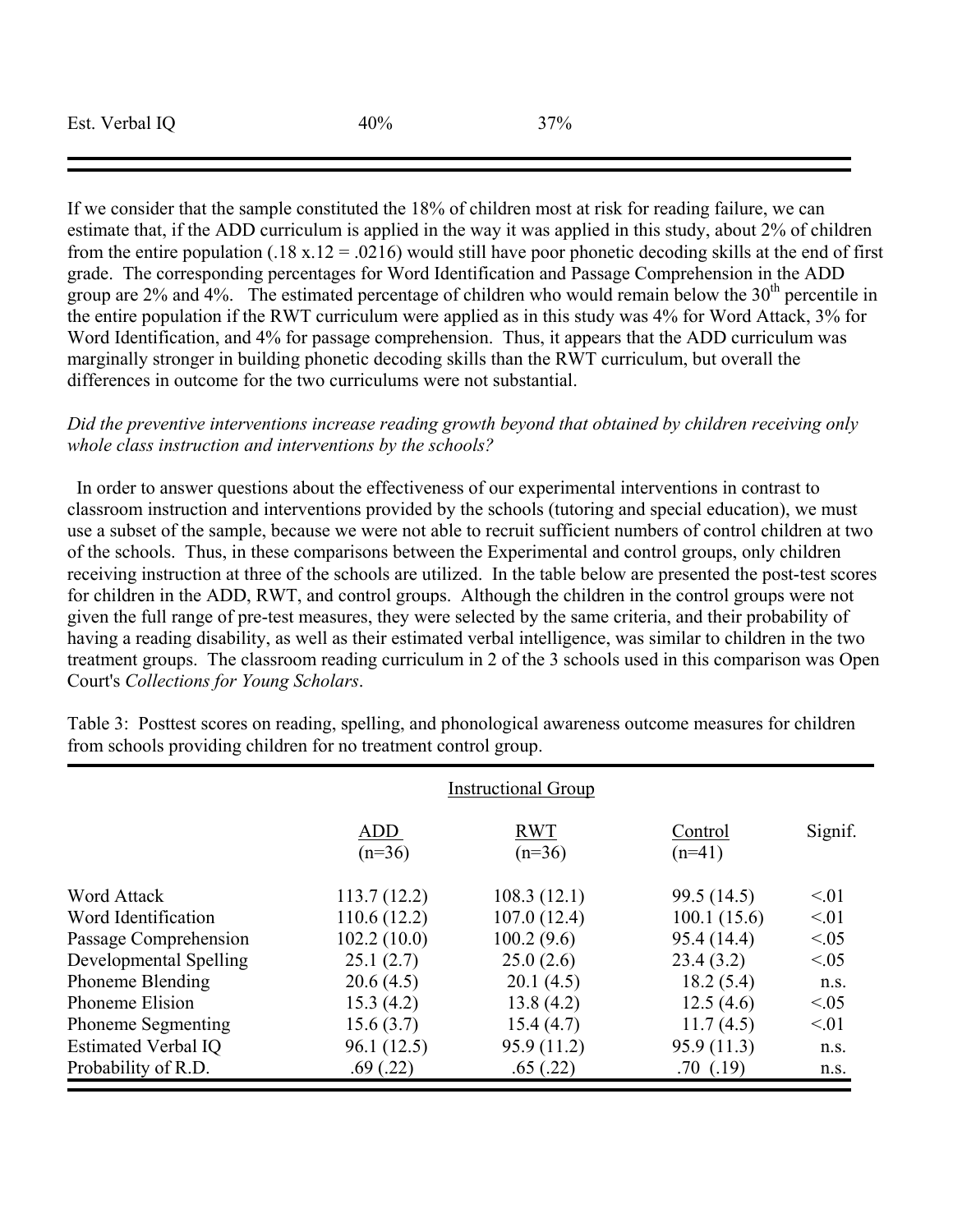*Explanation of Probability Estimate for Reading Disabilities.* This number was derived from a logistic regression using screening scores on phonological awareness (phoneme elision), rapid naming of numbers, and letter sound knowledge. The *Developmental Spelling Score* was derived by asking the children to spell five words, and scoring their production on the extent to which it was phonetically correct.

 As can be seen from Table 3, the interventions significantly improved reading scores in all three areas (phonetic decoding, sight word reading, and passage comprehension) over children in the school-based control group. The data were analyzed with analysis of covariance, with the probability for reading disability score being the covariate in each case. In follow-up comparisons among each group, only the ADD group was significantly stronger than the control group for Word Identification and Passage Comprehension, while both experimental groups performed significantly higher on the Word Attack Measure. Both groups were also stronger than the control group on Phoneme Segmentation and Developmental Spelling, but only the ADD group was stronger on the Phoneme Elision task. The individual contrast analyses also showed that the ADD group and RWT groups were not reliably different from one another on any of the measures.

# *Percentage of children remaining weak readers at the end of the intervention*

Analogous to Table 2, the table below provides a direct comparison of the percentage of children in each group who attained scores below the  $30<sup>th</sup>$  percentile on each of the reading measures.

| <b>Instructional Group</b> |     |            |         |  |  |
|----------------------------|-----|------------|---------|--|--|
| Reading measure            | ADD | <b>RWT</b> | Control |  |  |
| Word Attack                | 6%  | 11%        | 34%     |  |  |
| Word Identification        | 3%  | 8%         | 25%     |  |  |
| Passage Comprehension      | 17% | 19%        | 39%     |  |  |
| Est. Verbal IQ             | 42% | 36%        | 33%     |  |  |

Table 4: *Percent of children from schools providing children for the control group who fell below the 30th percentile in reading skill and estimated verbal intelligence at the end of first grade* 

The percentage of children in the experimental groups with reading skills at the end of the intervention is slightly smaller for this subgroup than for the whole sample. This is likely due to two factors. First, the three elementary schools contributing subjects to this sample served neighborhoods of slightly higher SES and smaller percentage of minority children (20% minorities vs. 34% in the complete sample) than for the treatment sample as a whole. Second, two of the three schools in this analysis employed a first grade reading curriculum that more explicitly and systematically supported the growth of word level reading skills than in the two schools excluded from the analyses.

If the ADD condition is compared to the Control condition, it is apparent that introduction of the preventive intervention would reduce the number of children with poor reading skills in a comparable population at the end of the first grade from 6% to 1% for phonetic decoding, from 4.5% to less than 1% for sight word reading, and from 6% to 3% for passage comprehension.